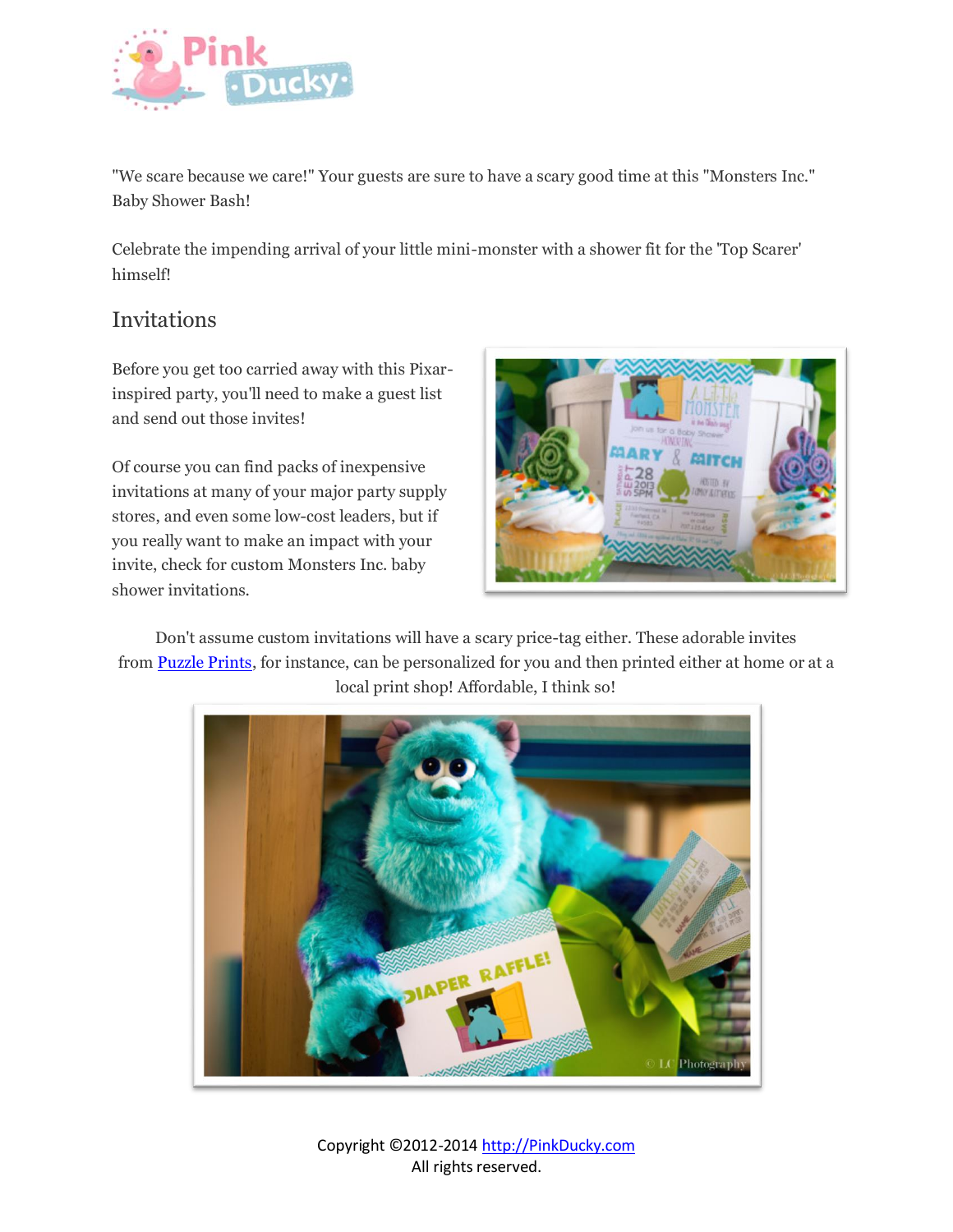

Want your Monsters Inc. Baby Shower to *ooze* with cuteness? I thought so!

Start off with a Sully-blue hue and lime green, to match Mike Wazowski, color scheme. Use these colors for everything, from balloons, banners and streamers, to tableware!

Get creative with your decorations! Here are a few ideas to help you get thinking:

- **Hanging Doors** Hang paper doors from a clothesline for a fun, DIY decoration. You can also have your guests make the doors, but more on that later.
- **Monsters Inc. Soundtrack** So it might not exactly be a 'decoration', but background music will do the same thing, set the mood for the party!



 **Mike & Sully Plushes** - What would a Monsters Inc. baby shower be without the stars of the show? Plush! I mean 'plus!', you can give them away as game prizes or save them for baby's growing stuffed animal collection!

## Food

If there's one thing that a bunch of women like more than babies, it's food! And we're pretty scary without it, so you better make sure you plan a great menu for your baby shower!

Planning and making your monster menu can be fun! Here are some Monsters Inc. snacks you won't want to skip!

 **Sully Fur** - Blue-raspberry cotton candy lends itself nicely for this fun themed treat! Place it in colored favor bags for an easy shower snack!



 **Abominable's Lemon Snow Cones** - Hot day? Cool off with one of Abominable's refreshing lemon snow cones, straight from the arctic!

> Copyright ©2012-201[4 http://PinkDucky.com](http://pinkducky.com/) All rights reserved.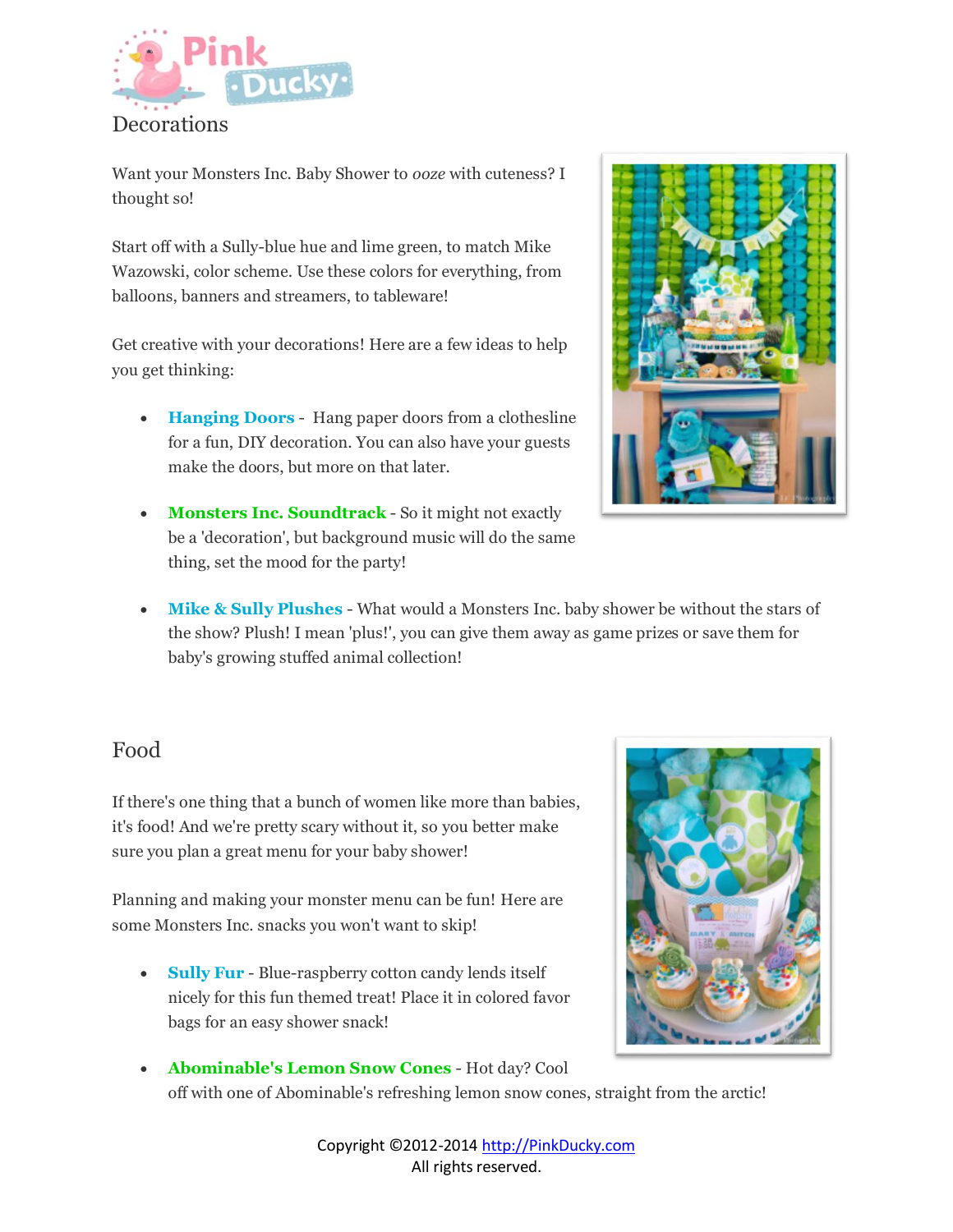

- **Celia's Mud Fudge Cupcakes** Give your guests something to dig their claws into with a yummy mud fudge chocolate cupcake! Not a fan of chocolate? Make Marshmallow Goo Cupcakes instead!
- **Mike's Lime Slime Soda** Make your own lime slime soda by mixing 2 liters of your favorite lemon-lime soda and lime Kool Aid!



## Games

No baby shower would be complete without some fun baby shower games!

Of course you can always go with the baby shower basics, like word searches and scrambles, but we've thought of a few more that might make your Monsters Inc. baby shower one to remember!

 **"Pin the 'Eye' on Wazowski" -** Create a giant Mike Wazowski cutout using lime green poster board, along with white for a cut out of his mouth. Draw teeth using a black marker. Attach his mouth, in the appropriate position of course, to the Mike cutout. Then cut out a giant circle for his eye, complete with iris, and you're one pushpin away from a blindfolded mayhem!